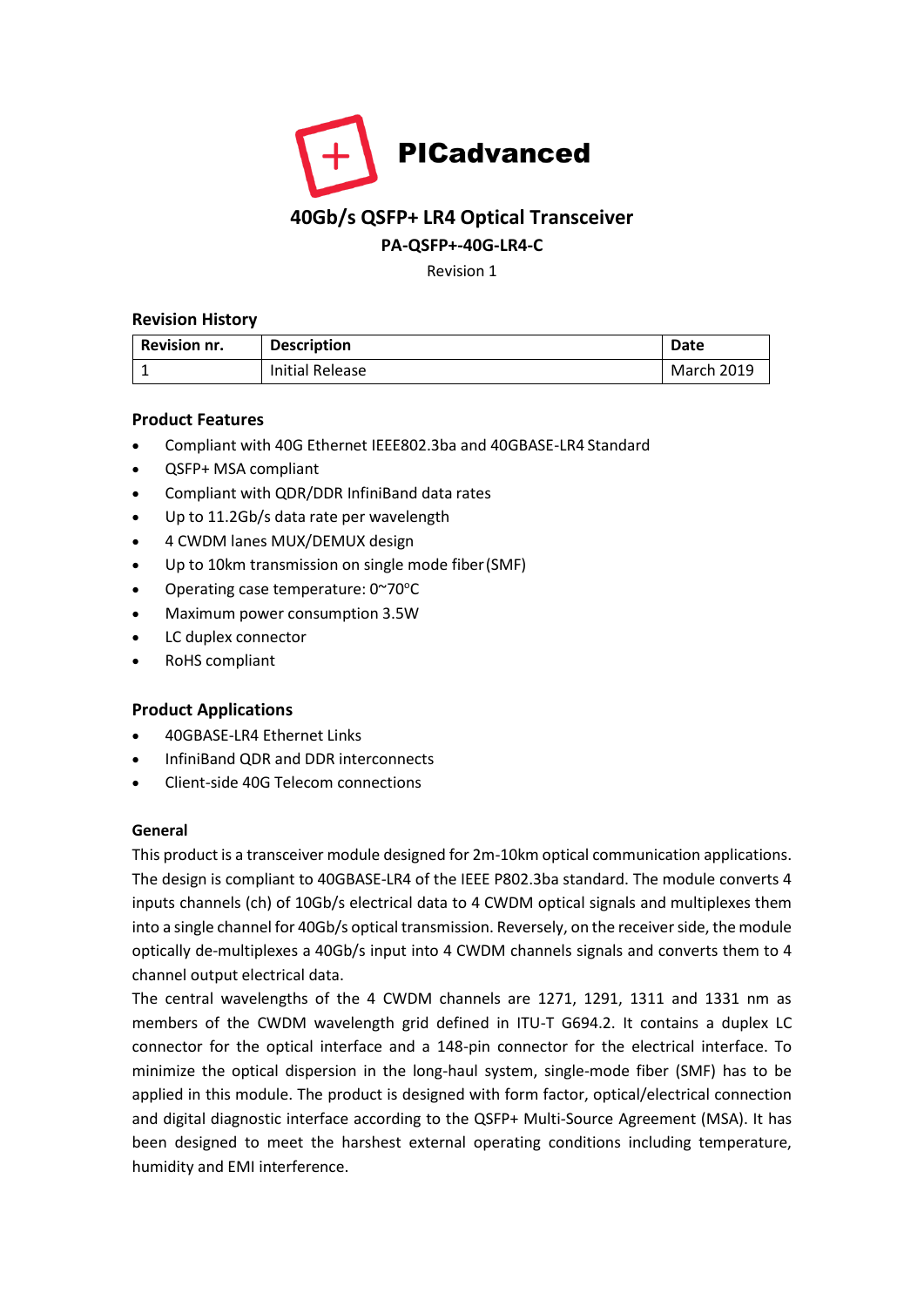

#### **Functional Description**

This product converts the 4-channel 10Gb/s electrical input data into CWDM optical signals (light), by a driven 4-wavelength Distributed Feedback Laser (DFB) array. The light is combined by the MUX parts as a 40Gb/s data, propagating out of the transmitter module from the SMF. The receiver module accepts the 40Gb/s CWDM optical signals input, and de-multiplexes it into 4 individual 10Gb/s channels with different wavelength. Each wavelength light is collected by a discrete photo diode, and then outputted as electric data after amplified by a TIA. Figure 1 shows the functional block diagram of this product.

A single +3.3V power supply is required to power up this product. Both power supply pins VccTx and VccRx are internally connected and should be applied concurrently. As per MSA specifications the module offers 7 low speed hardware control pins (including the 2-wire serial interface): ModSelL, SCL, SDA, ResetL, LPMode, ModPrsL and IntL.

Module Select (ModSelL) is an input pin. When held low by the host, this product responds to 2 wire serial communication commands. The ModSelL allows the use of this product on a single 2 wire interface bus – individual ModSelL lines must be used.

Serial Clock (SCL) and Serial Data (SDA) are required for the 2-wire serial bus communication interface and enable the host to access the QSFP+ memory map.

The ResetL pin enables a complete reset, returning the settings to their default state, when a low level on the ResetL pin is held for longer than the minimum pulse length. During the execution of a reset the host shall disregard all status bits until it indicates a completion of the reset interrupt. The product indicates this by posting an IntL (Interrupt) signal with the Data\_Not\_Ready bit negated in the memory map. Note that on power up (including hot insertion) the module should post this completion of reset interrupt without requiring a reset.

Low Power Mode (LPMode) pin is used to set the maximum power consumption for the product in order to protect hosts that are not capable of cooling higher power modules, should such modules be accidentally inserted.

Module Present (ModPrsL) is a signal local to the host board which, in the absence of a product, is normally pulled up to the host Vcc. When the product is inserted into the connector, it completes the path to ground though a resistor on the host board and asserts the signal. ModPrsL then indicates its present by setting ModPrsL to a "Low" state.

Interrupt (IntL) is an output pin. "Low" indicates a possible operational fault or a status critical to the host system. The host identifies the source of the interrupt using the 2-wire serial interface. The IntL pin is an open collector output and must be pulled to the Host Vcc voltage on the Host board.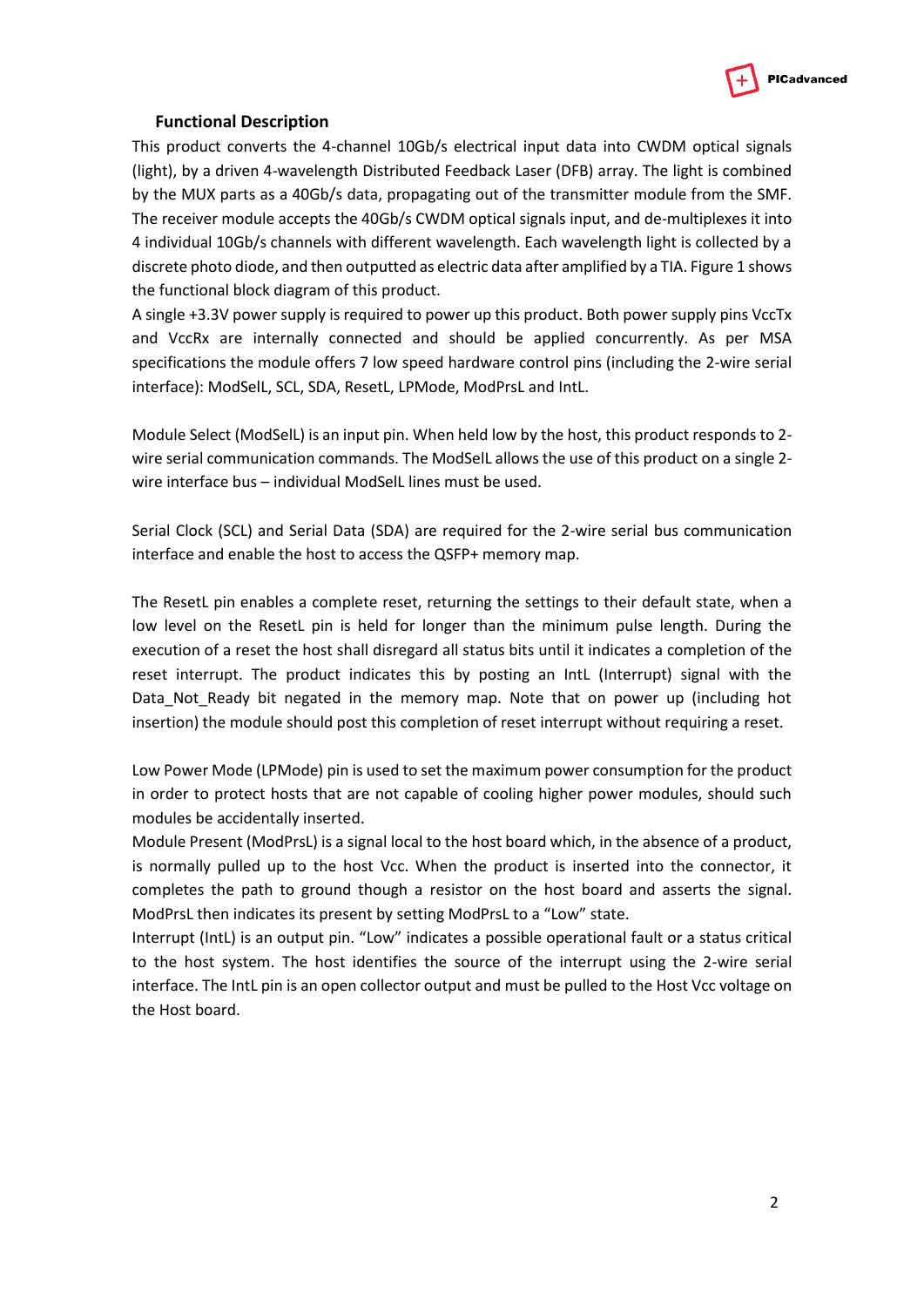

#### **Transceiver Block Diagram**



**Figure 1. Transceiver Block Diagram**



#### **Pin Assignment and Pin Description**

**Figure 2. MSA compliant Connector**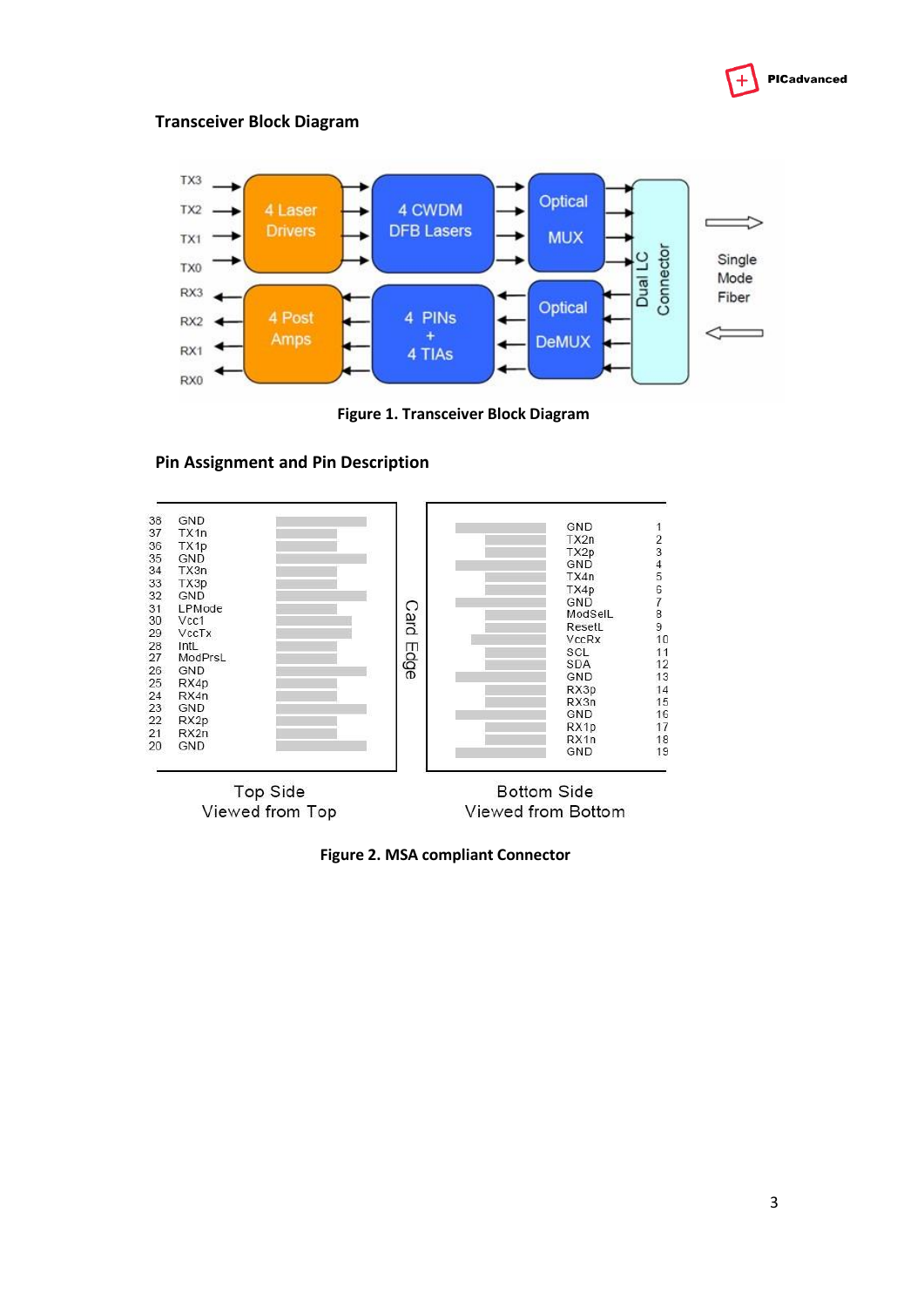

## **Pin Definition**

| <b>PIN</b>              | Logic      | Symbol       | Name/Description                     | <b>Note</b>    |
|-------------------------|------------|--------------|--------------------------------------|----------------|
| $\overline{\mathbf{1}}$ |            | <b>GND</b>   | Ground                               | 1              |
| 2                       | CML-I      | Tx2n         | Transmitter Inverted Data Input      |                |
| 3                       | CML-I      | Tx2p         | Transmitter Non-Inverted Data output |                |
| 4                       |            | <b>GND</b>   | Ground                               | 1              |
| 5                       | CML-I      | Tx4n         | Transmitter Inverted Data Input      |                |
| 6                       | CML-I      | Tx4p         | Transmitter Non-Inverted Data output |                |
| $\overline{7}$          |            | <b>GND</b>   | Ground                               | 1              |
| 8                       | LVTLL-I    | ModSelL      | <b>Module Select</b>                 |                |
| 9                       | LVTLL-I    | ResetL       | <b>Module Reset</b>                  |                |
| 10                      |            | <b>VccRx</b> | +3.3V Power Supply Receiver          | $\overline{2}$ |
| 11                      | LVCMOS-I/O | <b>SCL</b>   | 2-Wire Serial Interface Clock        |                |
| 12                      | LVCMOS-I/O | <b>SDA</b>   | 2-Wire Serial Interface Data         |                |
| 13                      |            | <b>GND</b>   | Ground                               |                |
| 14                      | CML-O      | Rx3p         | Receiver Non-Inverted Data Output    |                |
| 15                      | CML-O      | Rx3n         | Receiver Inverted Data Output        |                |
| 16                      |            | <b>GND</b>   | Ground                               | $\mathbf{1}$   |
| 17                      | CML-O      | Rx1p         | Receiver Non-Inverted Data Output    |                |
| 18                      | CML-O      | Rx1n         | Receiver Inverted Data Output        |                |
| 19                      |            | <b>GND</b>   | Ground                               | $\mathbf{1}$   |
| 20                      |            | <b>GND</b>   | Ground                               | $\mathbf{1}$   |
| 21                      | CML-O      | Rx2n         | Receiver Inverted Data Output        |                |
| 22                      | CML-O      | Rx2p         | Receiver Non-Inverted Data Output    |                |
| 23                      |            | <b>GND</b>   | Ground                               | $\mathbf{1}$   |
| 24                      | CML-O      | Rx4n         | Receiver Inverted Data Output        | $\mathbf{1}$   |
| 25                      | CML-O      | Rx4p         | Receiver Non-Inverted Data Output    |                |
| 26                      |            | <b>GND</b>   | Ground                               | $\mathbf{1}$   |
| 27                      | LVTTL-O    | ModPrsL      | <b>Module Present</b>                |                |
| 28                      | LVTTL-O    | IntL         | Interrupt                            |                |
| 29                      |            | <b>VccTx</b> | +3.3 V Power Supply transmitter      | $\overline{2}$ |
| 30                      |            | Vcc1         | +3.3 V Power Supply                  | $\overline{2}$ |
| 31                      | LVTTL-I    | LPMode       | Low Power Mode                       |                |
| 32                      |            | <b>GND</b>   | Ground                               | $\mathbf{1}$   |
| 33                      | CML-I      | Tx3p         | Transmitter Non-Inverted Data Input  |                |
| 34                      | CML-I      | Tx3n         | Transmitter Inverted Data Output     |                |
| 35                      |            | <b>GND</b>   | Ground                               | $\mathbf{1}$   |
| 36                      | CML-I      | Tx1p         | Transmitter Non-Inverted Data Input  |                |
| 37                      | CML-I      | Tx1n         | Transmitter Inverted Data Output     |                |
| 38                      |            | <b>GND</b>   | Ground                               | 1              |

Notes:

1. GND is the symbol for signal and supply (power) common for QSFP+ modules. All are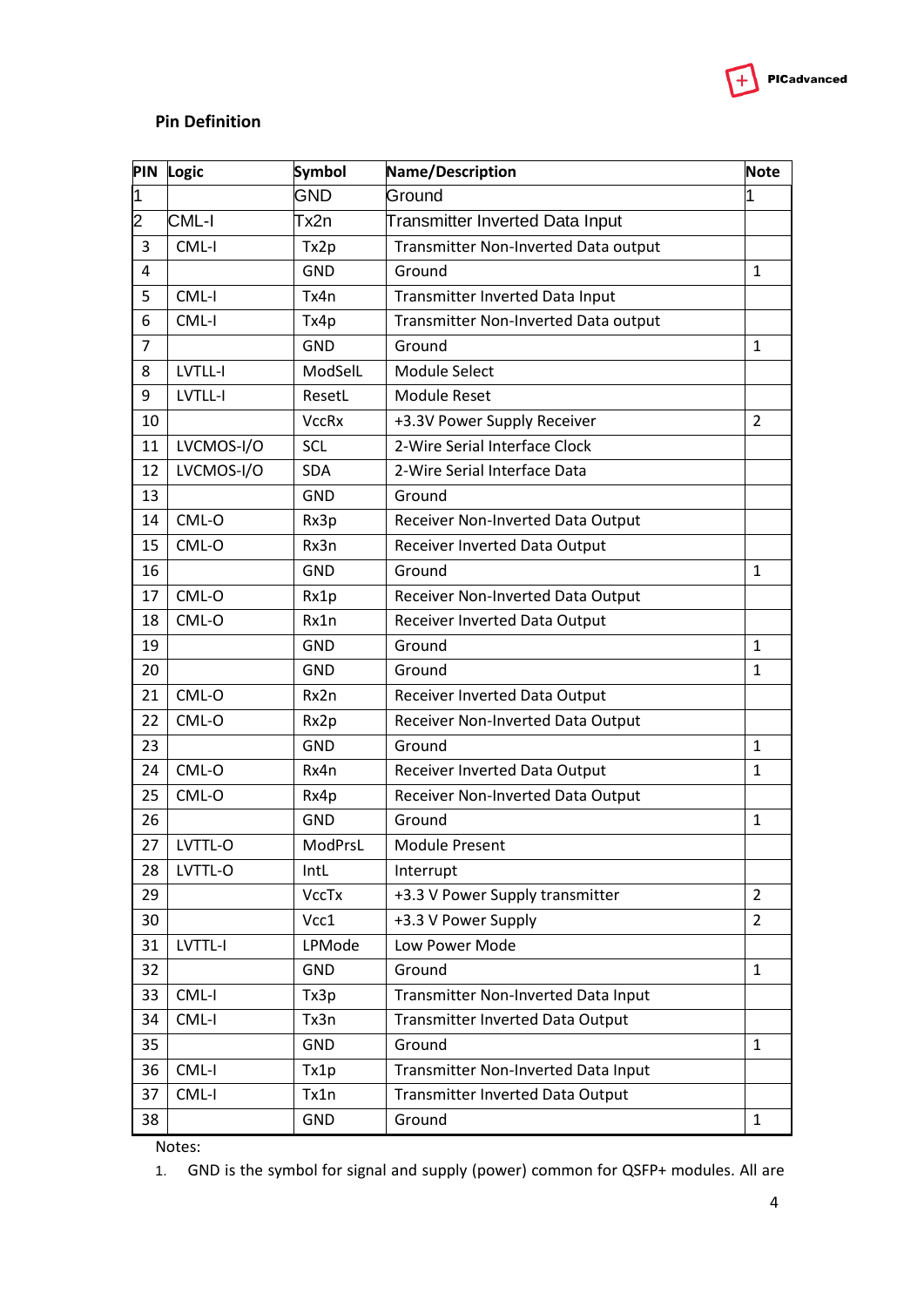

common within the QSFP+ module and all module voltages are referenced to this potential unless otherwise noted. Connect these directly to the host board signal common ground plane.

2. VccRx, Vcc1 and VccTx are the receiving and transmission power suppliers and shall be applied concurrently. Recommended host board power supply filtering is shown in Figure 3 below. Vcc Rx, Vcc1 and Vcc Tx may be internally connected within the QSFP+ transceiver module in any combination. The connector pins are each rated for a maximum current of 500mA.



## **Recommended Power Supply Filter**



#### **Absolute Maximum Ratings**

| Parameter                            | Symbol     | Min.   | Max. | Unit          | <b>Note</b> |
|--------------------------------------|------------|--------|------|---------------|-------------|
| <b>Storage Temperature</b>           | TS         | -40    | 85   | degC          |             |
| <b>Operating Case Temperature</b>    | <b>TOP</b> | 10     | 70   | degC          |             |
| Power Supply Voltage                 | VCC.       | $-0.5$ | 3.6  | N             |             |
| Relative Humidity (non-condensation) | <b>RH</b>  |        | 85   | $\frac{1}{6}$ |             |
| Damage Threshold, each Lane          | THd        | l3.3   |      | ldBm          |             |

#### **Recommended Operating Conditions and Power Supply Requirements**

| Parameter                         | Symbol | Min.  | <b>Typical</b> | Max.  | Unit | <b>Note</b> |
|-----------------------------------|--------|-------|----------------|-------|------|-------------|
| <b>Operating Case Temperature</b> | TOP    |       |                | 70    | ºC   |             |
| <b>Power Supply Voltage</b>       | VCC    | 3.135 | 3.3            | 3.465 |      |             |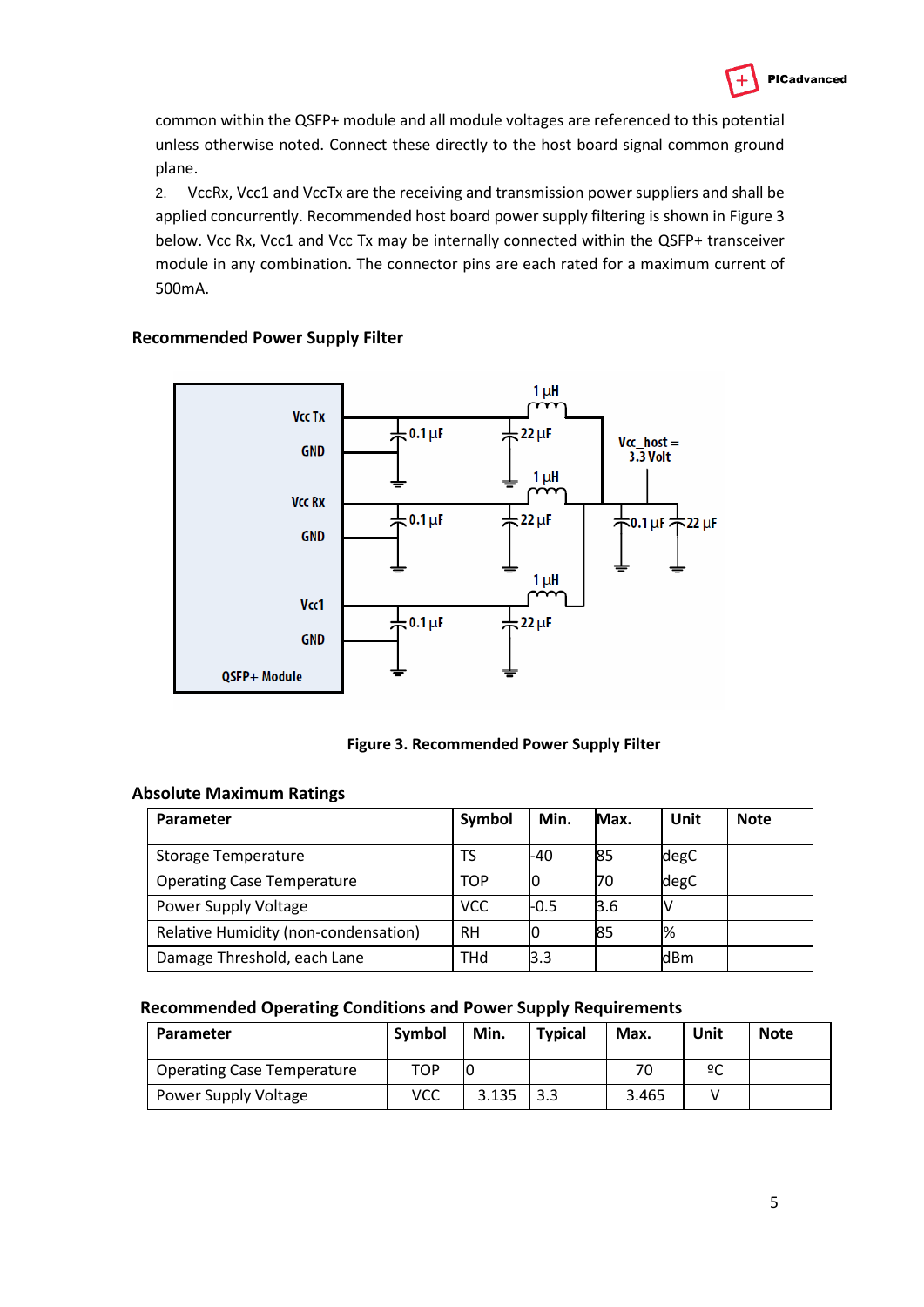

| Data Rate, each Lane       |       | 10.3125 | 11.2 | Gb/s |  |
|----------------------------|-------|---------|------|------|--|
| Control Input Voltage High |       |         | Vcc  |      |  |
| Control Input Voltage Low  |       |         | 0.8  |      |  |
| Link Distance with G652    | 0.002 |         | 10   | km   |  |

## **Electrical Characteristics**

| Parameter                           | Symbol Min.                   |                       |             | Typ. Max. | Unit           | <b>Note</b>     |  |  |  |
|-------------------------------------|-------------------------------|-----------------------|-------------|-----------|----------------|-----------------|--|--|--|
| <b>Power Consumption</b>            |                               |                       |             | 3.5       | W              |                 |  |  |  |
| <b>Supply Current</b>               | Icc                           |                       |             | 1.1       | A              |                 |  |  |  |
| Transceiver Power-on Initialization |                               |                       |             | 2000      | ms             | $\mathbf{1}$    |  |  |  |
| Time                                |                               |                       |             |           |                |                 |  |  |  |
|                                     | <b>Transmitter (EachLane)</b> |                       |             |           |                |                 |  |  |  |
| Single-ended Input Voltage          |                               | $-0.3$                |             | 4.0       | v              | Referred to TP1 |  |  |  |
| Tolerance (Note 2)                  |                               |                       |             |           |                | signal common   |  |  |  |
| AC Common Mode Input Voltage        |                               | 15                    |             |           | mV             |                 |  |  |  |
| Tolerance (RMS)                     |                               |                       |             |           |                |                 |  |  |  |
| Differential Input Voltage Swing    |                               | 50                    |             |           | mVpp           | LOSA            |  |  |  |
| Threshold                           |                               |                       |             |           |                | Threshold       |  |  |  |
| Differential Input Voltage Swing    | Vin, pp                       | 190                   |             | 700       | mVpp           |                 |  |  |  |
| Differential Input Impedance        | Zin                           | 90                    | 100         | 110       | $\overline{2}$ |                 |  |  |  |
| Differential Input Return Loss      |                               | See                   | IEEE802.3ba |           | dB             | 10MHz-11.1GHz   |  |  |  |
|                                     |                               | 86A.4.11              |             |           |                |                 |  |  |  |
| J2 Jitter Tolerance                 | Jt2                           | 0.17                  |             |           | UI             |                 |  |  |  |
| J9 Jitter Tolerance                 | Jt9                           | 0.29                  |             |           | UI             |                 |  |  |  |
| Dependent Pulse Width<br>Data       |                               | 0.07                  |             |           | UI             |                 |  |  |  |
| Shrinkage (DDPWS) Tolerance         |                               |                       |             |           |                |                 |  |  |  |
| <b>Eye Mask Coordinates</b>         |                               | 0.11, 0.31            |             |           | UI             | Hit Ratio=5x10  |  |  |  |
| ${X1, X2}$                          |                               | 95, 350               |             |           | mV             | 5               |  |  |  |
| Y1, Y2}                             |                               |                       |             |           |                |                 |  |  |  |
|                                     |                               | <b>Receiver (Each</b> |             |           |                |                 |  |  |  |
| Lane)                               |                               |                       |             |           |                |                 |  |  |  |
| Parameter                           | Symbol                        | Min.                  | Typ.        | Max.      | <b>Unit</b>    | Note            |  |  |  |
| Single-ended Output Voltage         |                               | $-0.3$                |             | 4.0       | v              | Referred to     |  |  |  |
|                                     |                               |                       |             |           |                | signal common   |  |  |  |
| AC Common Mode Output Voltage       |                               |                       |             | 7.5       | mV             |                 |  |  |  |
| (RMS)                               |                               |                       |             |           |                |                 |  |  |  |
| Differential Output Voltage Swing   | Vout, pp                      | 300                   |             | 850       | mVpp           |                 |  |  |  |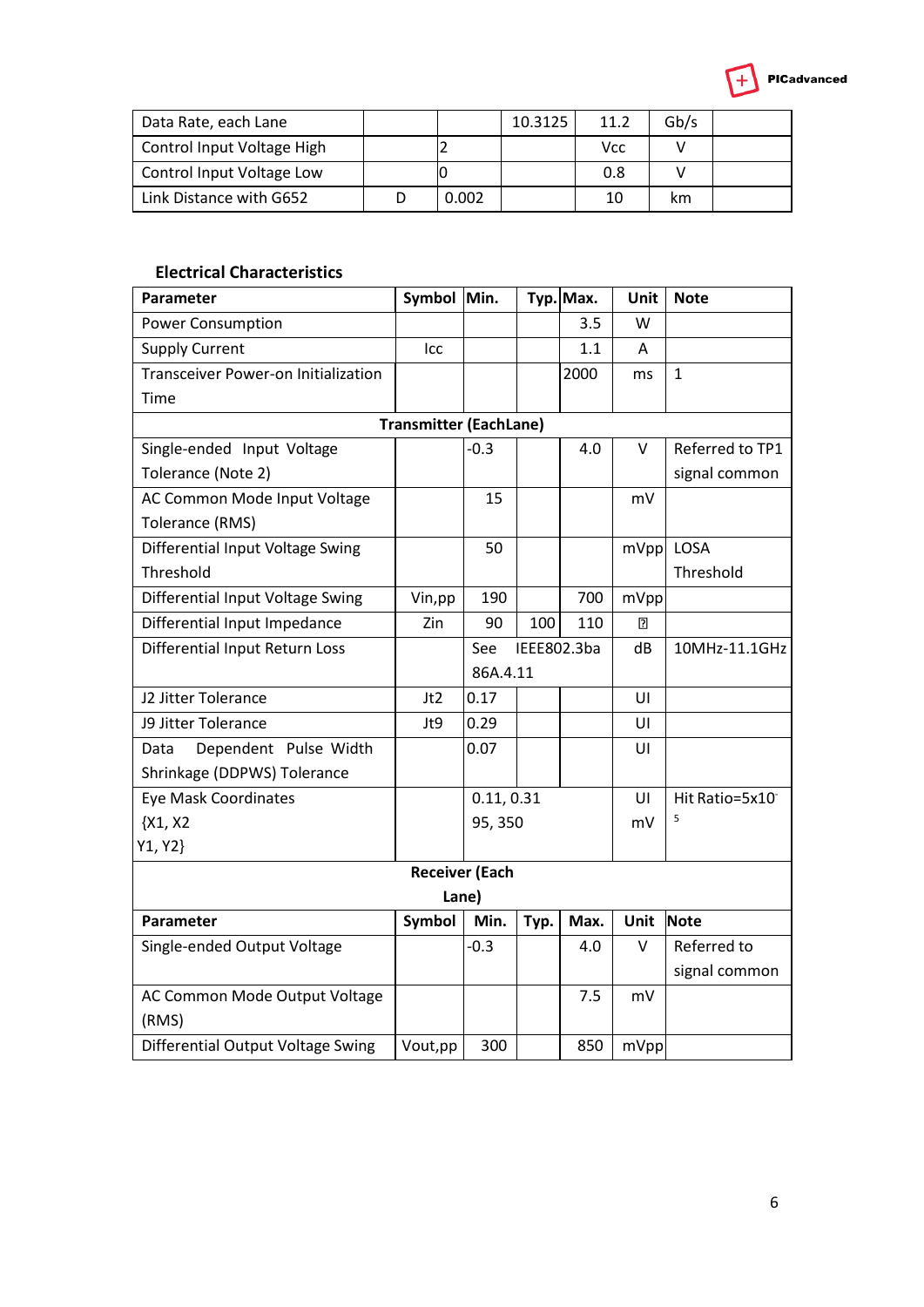| Differential Output Impedance       | Zout | 90        | 100                       | 110  | ohm |                         |
|-------------------------------------|------|-----------|---------------------------|------|-----|-------------------------|
| <b>Termination Mismatch at 1MHz</b> |      |           |                           | 5    | %   |                         |
| Differential Output Return Loss     |      |           | <b>IEEE</b><br>See        |      | dB  | 10MHz-11.1GHz           |
|                                     |      |           | 802.3ba                   |      |     |                         |
|                                     |      |           | 86A.4.2.1                 |      |     |                         |
| Common Mode Output Return Loss      |      |           | <b>IFFF</b><br><b>See</b> |      | dB  | 10MHz-11.1GHz           |
|                                     |      |           | 802.3ba                   |      |     |                         |
|                                     |      |           | 86A.4.2.2                 |      |     |                         |
| <b>Output Transition Time</b>       |      | 28        |                           |      | ps  | 20% to 80%              |
| J2 Jitter Output                    | Jo2  |           |                           | 0.42 | UI  |                         |
| J9 Jitter Output                    | Jo9  |           |                           | 0.65 | UI  |                         |
| Eye Mask Coordinates                |      | 0.29, 0.5 |                           |      | UI  |                         |
| $\{X1, X2$                          |      | 150, 425  |                           |      | mV  | Hit Ratio = $5x10^{-5}$ |
| Y1, Y2                              |      |           |                           |      |     |                         |

Notes:

1. Power-on initialization time is the time from when the power supply voltages reach and remain above the minimum recommended operating supply voltages to the time when the module is fully functional.

2. The single ended input voltage tolerance is the allowable range of the instantaneous inputsignals

## **Optical Characteristics**

#### **Transmitter**

| Parameter                           | <b>Symbol</b>  | Min.   | Typ. | Max.   | <b>Unit</b> | <b>Note</b>  |
|-------------------------------------|----------------|--------|------|--------|-------------|--------------|
|                                     | LO             | 1264.5 | 1271 | 1277.5 | nm          |              |
|                                     | L1             | 1284.5 | 1291 | 1297.5 | nm          |              |
| Wavelength Assignment               | L <sub>2</sub> | 1304.5 | 1311 | 1317.5 | nm          |              |
|                                     | L <sub>3</sub> | 1324.5 | 1331 | 1337.5 | nm          |              |
| Side Mode Suppression Ratio         | <b>SMSR</b>    | 30     |      |        | dB          |              |
| <b>Total Average Launch Power</b>   | PT             |        |      | 8.3    | dBm         |              |
| AverageLaunch Power, each           | <b>PAVG</b>    | $-7$   |      | 2.3    | dBm         |              |
| Lane                                |                |        |      |        |             |              |
| <b>Optical Modulation Amplitude</b> | <b>POMA</b>    | $-4$   |      | 3.5    | dBm         | $\mathbf{1}$ |
| (OMA), each Lane                    |                |        |      |        |             |              |
| Difference in Launch Power          | Ptx, diff      |        |      | 6.5    | dB          |              |
| between any Two Lanes (OMA)         |                |        |      |        |             |              |
| Launch Power in OMA minus           | OMA-           | $-4.8$ |      |        |             |              |
| Transmitter and<br>Dispersion       | <b>TDP</b>     |        |      |        | dBm         |              |
| Penalty (TDP), each Lane            |                |        |      |        |             |              |
| TDP, each Lane                      | TDP            |        |      | 2.6    | dB          |              |
| <b>Extinction Ratio</b>             | ER             | 3.5    |      |        | dB          |              |
| <b>Relative Intensity Noise</b>     | <b>RIN</b>     |        |      | $-128$ | dB/Hz       | 12dB         |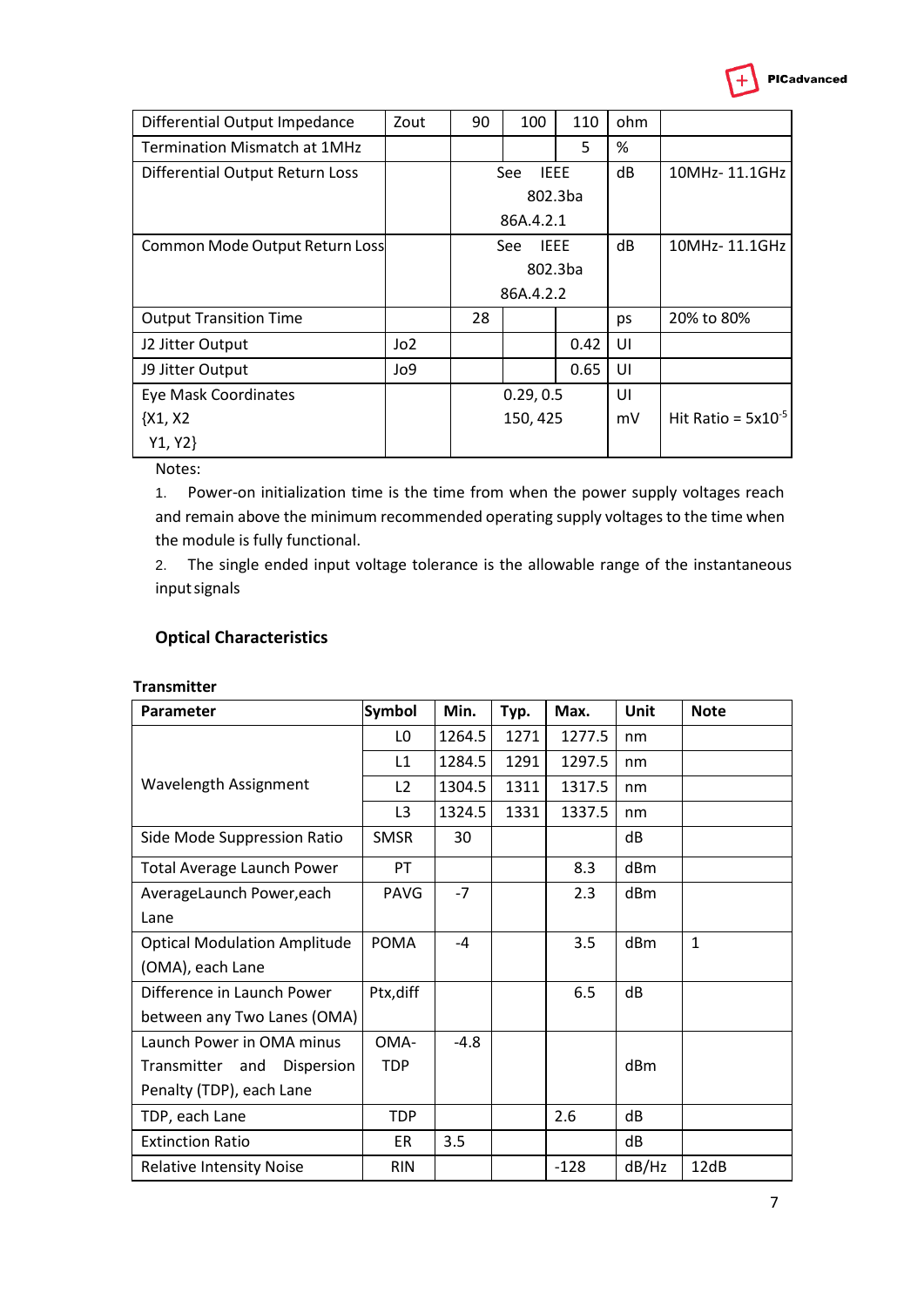

|                                        |            |     |  |                                 |     | reflection |
|----------------------------------------|------------|-----|--|---------------------------------|-----|------------|
| <b>Optical Return Loss Tolerance</b>   | <b>TOL</b> |     |  | 20                              | dB  |            |
| <b>Transmitter Reflectance</b>         | RT         |     |  | $-12$                           | dB  |            |
| <b>Transmitter Eye Mask Definition</b> |            |     |  | ${0.25, 0.4, 0.45, 0.25, 0.28}$ |     |            |
| ${X1, X2, X3, Y1, Y2, Y3}$             |            | 0   |  |                                 |     |            |
|                                        |            | .4} |  |                                 |     |            |
| Launch<br>Average<br>Power             | Poff       |     |  | $-30$                           | dBm |            |
| <b>OFF</b>                             |            |     |  |                                 |     |            |
| Transmitter, each Lane                 |            |     |  |                                 |     |            |

#### **Receiver**

| Parameter                                                      | <b>Symbol</b> | Min.    | Typ. | Max.    | Unit            | <b>Note</b>   |  |  |
|----------------------------------------------------------------|---------------|---------|------|---------|-----------------|---------------|--|--|
| Damage Threshold, each Lane                                    | THd           | 3.3     |      |         | dBm             | $\mathcal{P}$ |  |  |
| Average Power at Receiver Input,                               |               | $-13.7$ |      | 2.3     | dBm             |               |  |  |
| each Lane                                                      |               |         |      |         |                 |               |  |  |
| <b>Receiver Reflectance</b>                                    | <b>RR</b>     |         |      | $-26$   | dB              |               |  |  |
| Receive Power (OMA), each Lane                                 |               |         |      | 3.5     | dBm             |               |  |  |
| <b>Stressed Receiver Sensitivity</b>                           |               |         |      | $-9.6$  | dBm             | 3             |  |  |
| (OMA), each Lane                                               |               |         |      |         |                 |               |  |  |
| Receiver Sensitivity (OMA), each                               | <b>SEN</b>    |         |      | $-11.5$ | d <sub>Bm</sub> |               |  |  |
| Lane                                                           |               |         |      |         |                 |               |  |  |
| Difference in Receive Power                                    | Prx, diff     |         |      | 7.5     | dB              |               |  |  |
| between any Two Lanes (OMA)                                    |               |         |      |         |                 |               |  |  |
| <b>LOS Assert</b>                                              | <b>LOSA</b>   | $-28$   |      |         | dBm             |               |  |  |
| LOS De assert                                                  | <b>LOSD</b>   |         |      | $-15$   | dB <sub>m</sub> |               |  |  |
| LOS Hysteresis                                                 | LOSH          | 0.5     |      |         | dB              |               |  |  |
| Receiver Electrical 3 dB upper                                 | <b>Fc</b>     |         |      | 12.3    | GHz             |               |  |  |
| Cutoff Frequency, each Lane                                    |               |         |      |         |                 |               |  |  |
| <b>Conditions of Stress Receiver Sensitivity Test (Note 4)</b> |               |         |      |         |                 |               |  |  |
| Vertical Eye Closure Penalty, each                             |               |         | 1.9  |         | dB              |               |  |  |
| Lane                                                           |               |         |      |         |                 |               |  |  |
| Stressed Eye J2 Jitter, each Lane                              |               |         | 0.3  |         | UI              |               |  |  |
| Stressed Eye J9 Jitter, each Lane                              |               |         | 0.47 |         | UI              |               |  |  |

Notes:

1. Even if the TDP < 0.8 dB, the OMA min must exceed the minimum value specified here.

2. The receiver shall be able to tolerate, without damage, continuous exposure to a modulated optical input signal having this power level on one lane. The receiver does not have to operate correctly at this input power.

3. Measured with conformance test signal at receiver input for BER =  $1x10^{-12}$ .

4. Vertical eye closure penalty and stressed eye jitter are test conditions for measuring stressed receiver sensitivity. They are not characteristics of the receiver.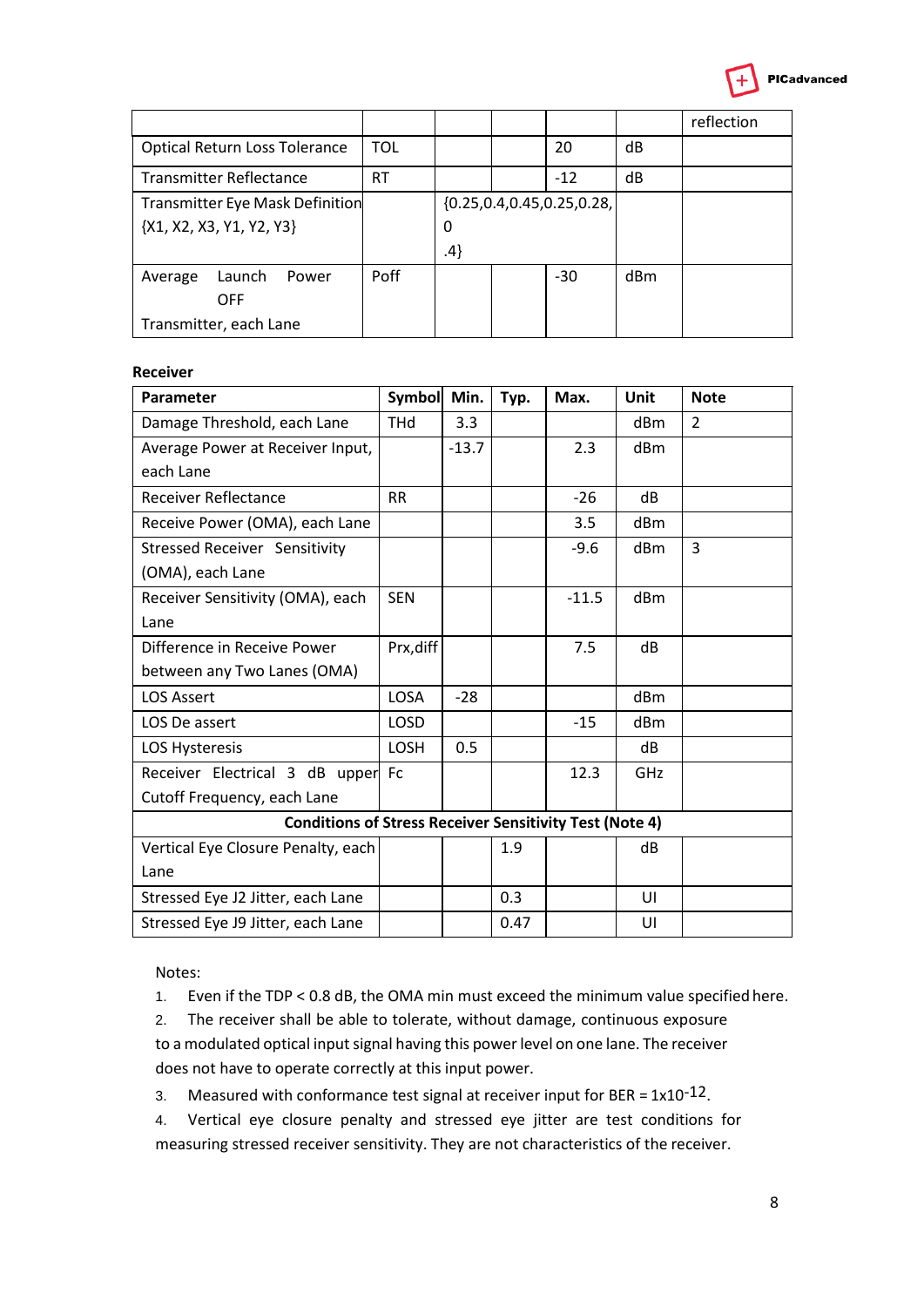

## **Digital Diagnostic Functions**

The following digital diagnostic characteristics are defined over the normal operating conditions unless otherwise specified.

| Parameter                          | <b>Symbol</b> | Min.   | Typ.          |    | Max. Unit            |
|------------------------------------|---------------|--------|---------------|----|----------------------|
| Temperature monitor absolute error | DMI Temp      | -3     | $+3$          | ºC | operating<br>Over    |
|                                    |               |        |               |    | temp                 |
| Supply voltage monitor             | DMI VCC       | $-0.1$ | 0.1           | V  | Full operating range |
| absolute error                     |               |        |               |    |                      |
| Channel RX power monitor           | DMI_RX_Ch     | $-2$   | $\mathcal{P}$ | dB |                      |
| absolute error                     |               |        |               |    |                      |
| Channel Bias current monitor       | DMI_Ibias_Ch  | $-10%$ | 10%           | mA |                      |
| Channel TX power monitor           | DMI TX Ch     | $-2$   | $\mathcal{P}$ | dB |                      |
| absolute error                     |               |        |               |    |                      |

Notes:

1.Due to measurement accuracy of different single mode fibers, there could be an additional +/-1 dB fluctuation, or a +/- 3 dB total accuracy.

#### **Package Diagram**



**Figure 4. Mechanical Outline**

#### **ESD**

This transceiver is specified as ESD threshold 1kV for SFI pins and 2kV for all other electrical input pins tested per MIL-STD-883, Method 3015.4 /JESD22-A114-A (HBM). However, normal ESD precautions are still required during the handling of this module. This transceiver is shipped in ESD protective packaging. It should be removed from the packaging and handled only in an ESD protected environment.

#### **Laser Safety**

This is a Class 1 Laser Product according to IEC 60825-1:2007. This product complies with 21 CFR 1040.10 and 1040.11 except for deviations pursuant to Laser Notice No. 50, dated (June 24, 2007).